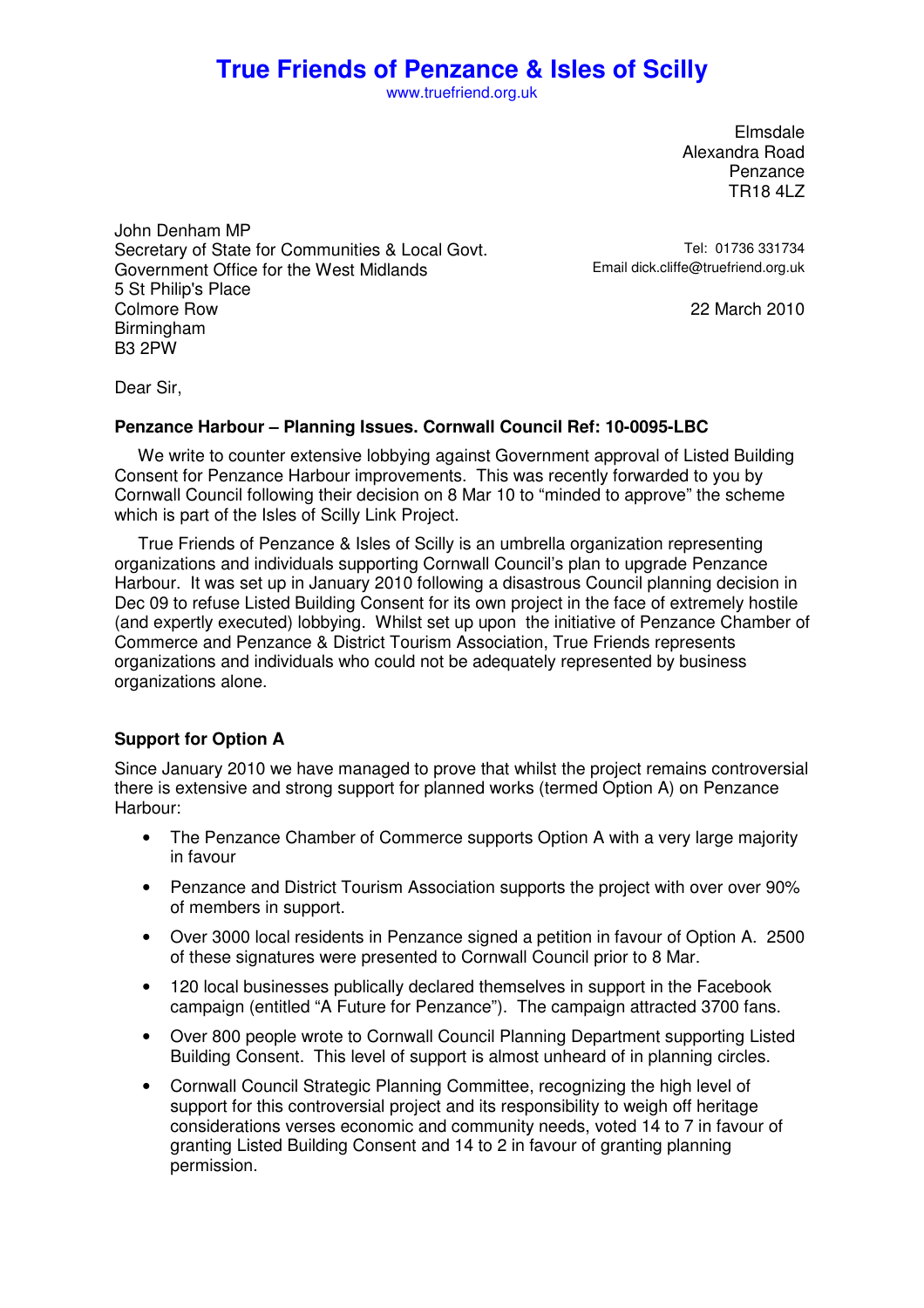www.truefriend.org.uk

### **Reasons for Support**

There are good reasons why the scheme has widespread support:

- a) Penzance Harbour is in a state of decay and is seen by residents as an eyesore rather than an attraction. There is insufficient revenue to maintain its historic structures let alone invest in essential facilities for future freight and passenger handling. Townsfolk know that the Harbour needs a large grant from Central Government to upgrade it, extend its life and to ensure the long term future of the ferry link.
- b) The majority of local residents want the Harbour to remain a working harbour providing jobs and trade for the Town. There are property developers and well intentioned idealists who see a primarily recreational future for the Harbour. This is not a future that local residents see as credible and they believe it is damaging to the character and economy of Penzance.
- c) After 7+ years of debate and examination of 14 alternatives (and various sub-options), the majority of townsfolk and businesses believe it is time to accept that the best compromise has been reached given the constraints of Penzance Harbour. It is considered unlikely that a better, credible, solution can be found which will not still attract opposition.
- d) The proposed design solves a pressing sea defence problem for the Barbican by building a new section of sea wall approximately 40 metres out from the existing sea wall. Alternative solutions proposed by objectors ignore this pressing problem which has safety implications for future use of South Pier.
- e) The proposed design hides the functional freight facilities behind the new and old sea wall and provides a sympathetic new passenger terminal which almost all residents see as uncontroversial.
- f) It is accepted that breeches have to be made in the existing sea wall to gain access to the reclaimed area (for freight). The section of wall is a small part of the total and part is currently reinforced on the inward side by 20<sup>th</sup> century concrete reinforcement because the original stonework has worked loose due to storm damage.
- g) The proposed reclamation affects a beach that the majority of townsfolk describe grim and unloved. It is not a beach that any normal person would take their children to. Dog walkers are allowed to exercise (and empty) their dogs on this small beach when they are prohibited from the main beaches for most of the summer.
- h) The majority of local residents in Penzance, who had no particular issue with the Council's plans, just wanted the Council to get on with it. Many felt their right to be consulted had been hijacked by a well organized lobby group against the project who claimed to represent them. There is considerable frustration and anger that a well organized, well connected and apparently well funded lobby group representing a small minority can hijack a project so important to many in the community and West Cornwall as a whole.

### **Apparent Delay in Public Support.**

You might reasonably ask why the widespread support for the scheme was not evident earlier. The majority of Townsfolk, including the undersigned, wrote off the objectors as cranks and assumed the plan would go ahead because the alternative was too dreadful to contemplate. Business was prominent in supporting the project but was cowed by the threat of a boycott published in a letter in the Cornishman on 15 Oct 09. An atmosphere of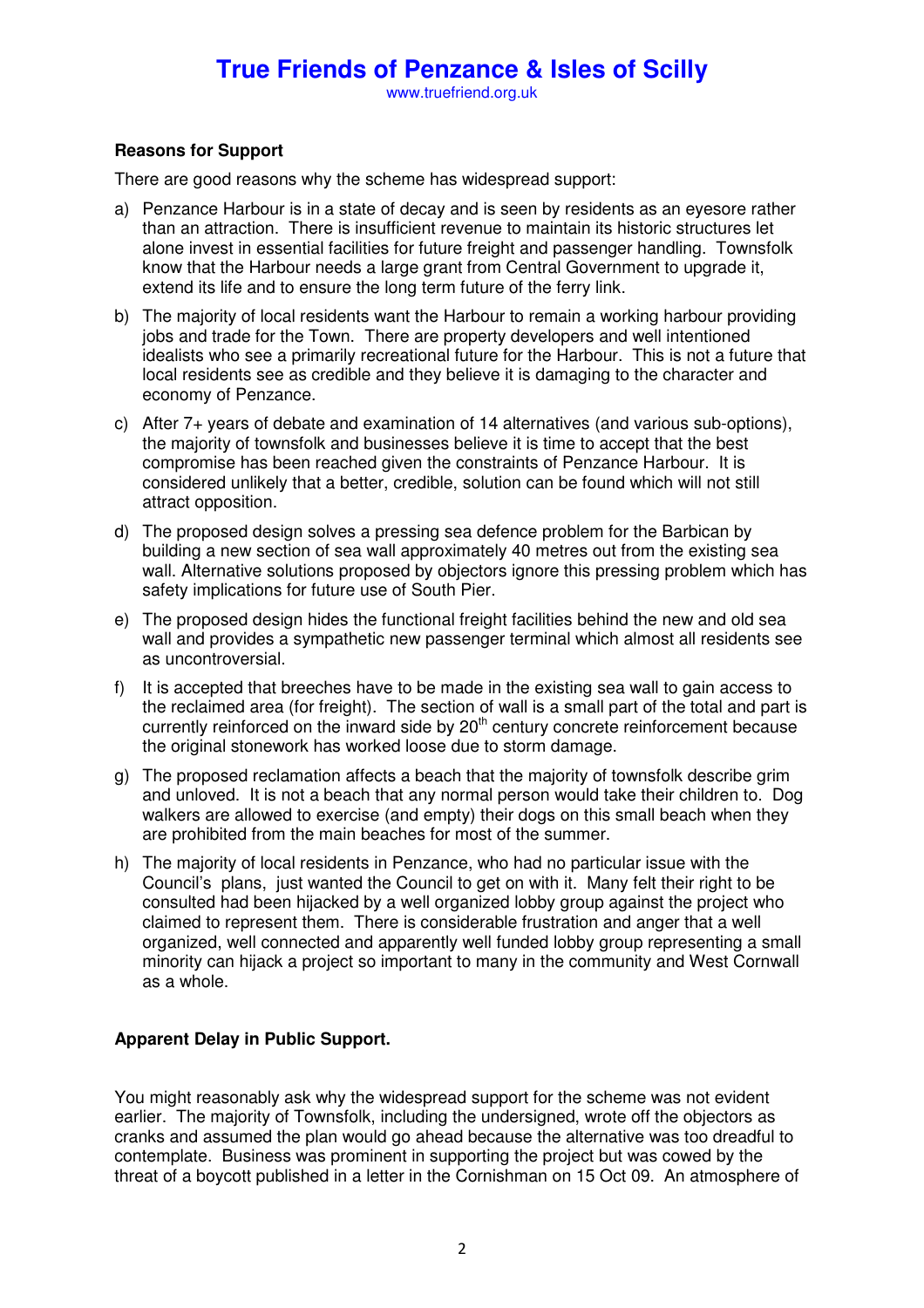www.truefriend.org.uk

intolerance and hostility was created which made it difficult for supporters to be heard. Matters were made worse by the editorial policy of the local paper, The Cornishman, which supported objectors due to close personal links between the papers' small staff and Friends of Penzance Harbour.

When the Council voted against its own project in Dec 09 it was on the assumption that the entire population of Penzance was vehemently opposed to the scheme. It is not surprising in this atmosphere that our elected representatives voted against the project. Three months later it was accepted that there was widespread support for the scheme. This allowed a second decision to be taken primarily on the merits of the proposal and its strategic significance. In our opinion it was right and proper that the Committee should have been asked to examine the matter a second time.

The complex issues have been complicated by the actions of our local MP, Andrew George, who initially 'sat on the fence' on this issue. Following the objectors success in Dec 09 our MP embraced them and supported their agenda. This resulted in the development of Option Pz with an architect he recommended with local connections. Option Pz was announced as a solution acceptable to all if Option A should fail but in the event it became an attempt to scupper Option A with a public meeting to reveal its details four days before the second planning meeting on the 8 Mar 10.

### **English Heritage**

It will be a matter of concern that English Heritage have objected to the Listed Building Consent. English Heritage were originally consulted in the approval process for Harbour Revision Order. They later stiffened their position regarding the reclamation of land and breeches to the harbour wall. We believe part of the reason for this stiffening was heavy lobbying of English Heritage by Friends of Penzance Harbour. We believe that English Heritage was swayed by the argument that there were acceptable alternatives which had been ignored by the Council, arguments we believe are untrue. Alternatives which did not involve reclamation proved either impracticable or uneconomic.

Supporters of Option A are concerned about heritage; the most ardent supporters are tourism dependent businesses who have a vested interest in Penzance maintaining it's charm and heritage. However, the Harbour is not a static structure and has constantly evolved since first built in the 1300s. Much of the historic structure would be protected under Option A by rock armour. Proposed heritage mitigation measures would mean that previous inappropriate ad hoc repairs will be made good. We believe the best way to protect the future of the historic harbour is to keep it as a working harbour. Too many previously working harbours in Cornwall are literally falling into the sea because nobody can afford to repair them.

### **What would an enquiry achieve?**

The rationale for a single vessel solution for the ferry link is well documented. Isles of Scilly residents want and need the option to travel by sea in the winter (weather can limit access by air for several days at a time). A single vessel has been shown to be significantly cheaper to run than two vessels. The single vessel is 10 metres longer and requires an extension to South Pier. The solution is conservative, logical and low risk. What can an Inquiry add to this deliberation?

South Pier is in a state of disrepair and also has severe overtopping problems in stormy weather. Rock armour is accepted by English Heritage as the acceptable solution where historic sea walls need protection or improving. There is no issue of substance to resolve in this respect.